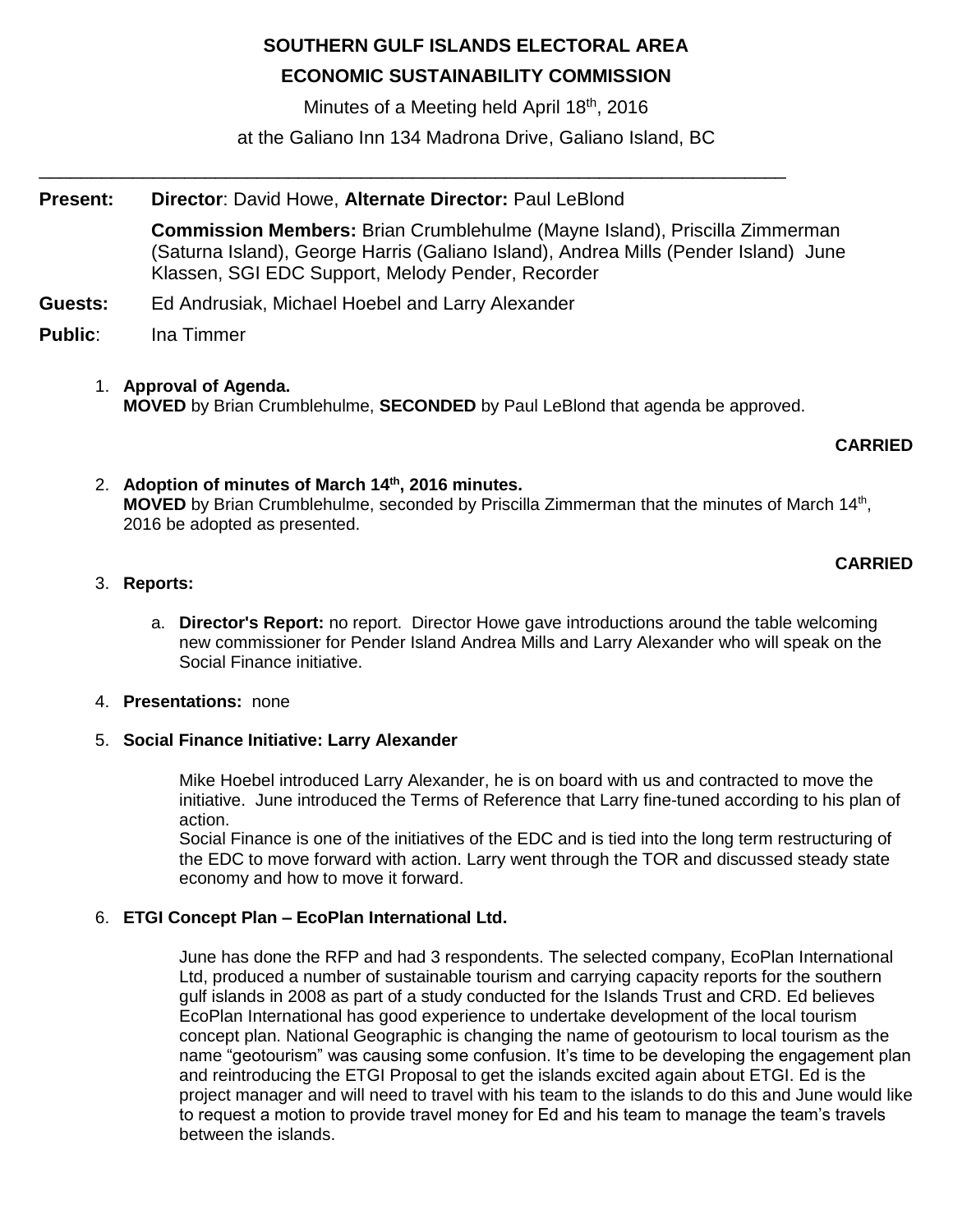MOTION: George Harris moved that the CESC provide a sum of \$2,000 for Ed Andrusiak and this team for travel expenditures between the islands for the ETGI project. Brian Crumblehulme seconded.

## **CARRIED**

### 7. **Education Initiative:**

a. General Discussion:

Using education as a means of economic development utilizing facilities on islands during off season for cultural or educational tours. Aaron Smith's organization is a purpose tourism company. How do we make it happen using cultural or Edu tourism, marketing to groups that want to learn something i.e. Cultural, historical, botanical, arts etc. To create an educational opportunity around it. What types of financial resources can we put towards this initiative, Community Work Funds cannot be used for this. Need an educator and/or marketer to get it going. It was discussed to apply for funding from the Rural Dividends as they have 3 programs. It was decided it could be reviewed as a backup.

Motion: George Harris motioned to allocate up to \$10,000 to move this initiative forward. Brian Crumblehulme seconded.

## **CARRIED**

- b. Teleconferencing Equipment: Email was circulated regarding costs of equipment. An agreement is in place that allows this equipment to be placed in non CRD buildings or room. Internet bandwidth was a concern for the islands and it was agreed to table this discussion until next meeting and ask June to go back to IT and ask what each island requires to make the teleconference equipment work and to work well.
- 8. **Status of Integrated Services Review RFPs** still waiting on Salt Spring EDC for their comment on the scope of work.
- 9. **San Juan County – SSI – SGI – CRD meeting:** the meeting is April 29th, 2016 from 9am 12 noon at Mary Winspear. San Juan's are still interested in ETGI and a possible joint venture. Sharing festivals, trail landings, working together on speedier customs between the governments, joint marketing "Islands of the Salish Sea."

Discussion on funding for projects and being designated rural in the SGI's. Juan de Fuca tried for 10 years to get a change, Ed commented now is a good time to pursue it as it is coming to an election year. The Rural Dividend came up and included the SGI and Juan de Fuca. Paul LeBlond wrote a letter to Elizabeth May regarding our Urban vs Rural designation, he did not hear back from her office, he had copied WED and Community Futures, he received a letter from Community Futures saying they would welcome it but it is not their decision. Paul has now taken that letter and sent it out again to Elizabeth May and WED.

10. **EDC Draft Action Plan:** June had handed out the action plan last month for comment and is good with the Draft Action plan as developed. She has enough information for now as Larry's information will most likely be imbedded in the action plan.

Discussion regarding the Rural Dividend, June commented the CRD will be the local government putting the applications through and are developing a staff report for the criteria for the projects and have allowed the applications to be submitted directly to the Board in May and not have to be ready for this Wednesday's meeting. It will accept 2 project applications, one at \$10,000 and one in one of the other categories. So you could get a feasibility study in the first one and the implementation for the  $2^{nd}$ . June